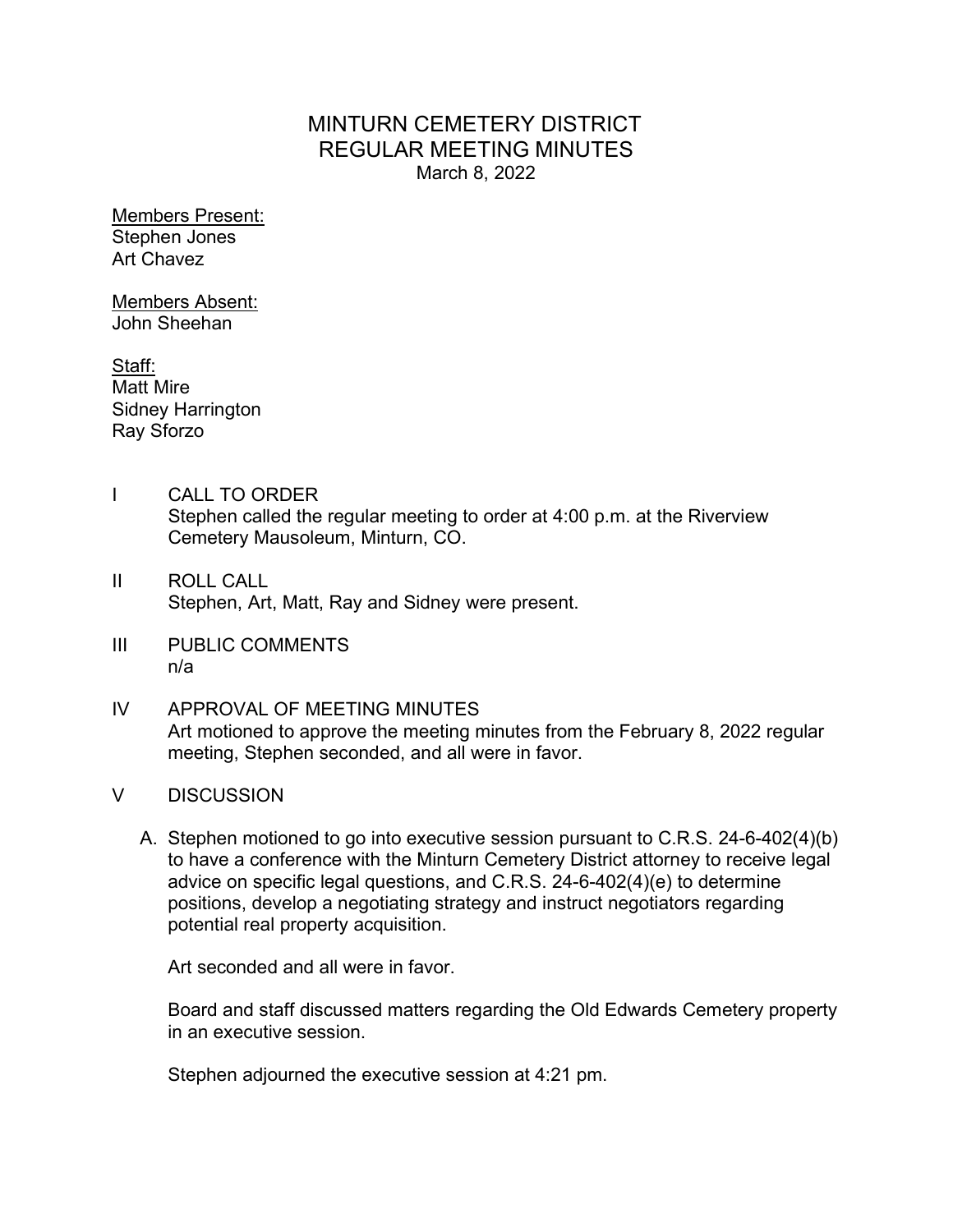B. RESOLUTION SERIES 2022-1 ARESOLUTION OF THE BOARD OF DIRECTORS OF THE MINTURN CEMETERY DISTRICT APPROVEING THE RIVER VIEW CEMETERY AND MAUSOLEUM FEE SCHEDULE

Art motioned to approve, Stephen seconded and all were in favor.

C. Cemetery Fee Schedule discussion continuation:

Sidney provided some "quick" cemetery fee schedule research for Colorado cemeteries. Notable fees include "overtime" fees for weekends and holidays and infant burial rates. The 2022 range of Colorado cemetery burial plots is as low as \$990 and as high as \$6,800 according to www.perfectgoodbyes.com.

Art said he would like to consider raising out-of-district burial plot and service pricing as a priority to increasing overall rates.

Sidney reminded everyone that the \$500 cost of burial plots in Minturn has remained at that price for ten years.

All agreed that our tax mil levy allows for us to keep pricing low and affordable for all District members. Ray mentioned that current cemetery pricing is designed to cover our costs and not make a profit for the District.

Board and staff would like to continue the fee schedule pricing discussion as we gather more information.

D. Town of Minturn Quiet Title Process:

Michelle Metteer, Minturn Town Manager, attended the regular board meeting to update the board on the lack of progress of the Town of Minturn's quiet title process for the purpose of the shed building expansion in the lower cemetery. Michelle said there was an error made at the staff level and apologized for the delay in the filing process and informed everyone that the filing will take place no later than March 15<sup>th</sup>. The quiet title process will provide public use affidavits that the Town will be able to extend to the cemetery. Michelle said that this has taken longer than expected and it was an eye-opener to receive the six-year timeline of collaboration on this shed building expansion. Michelle will provide updates on this process as they are available.

VI. BILL PAYING (December 2021 through February 2022)

The following electronic funds transfers were made: 3/8/2022 EFT Centurylink 266.59

The Following check payments were made: 3/8/2022 3017 Defina Construction 500.00 3/8/2022 3018 Firkins Garage Doors, Inc. 387.50 3/8/2022 3019 Firstbank 756.23